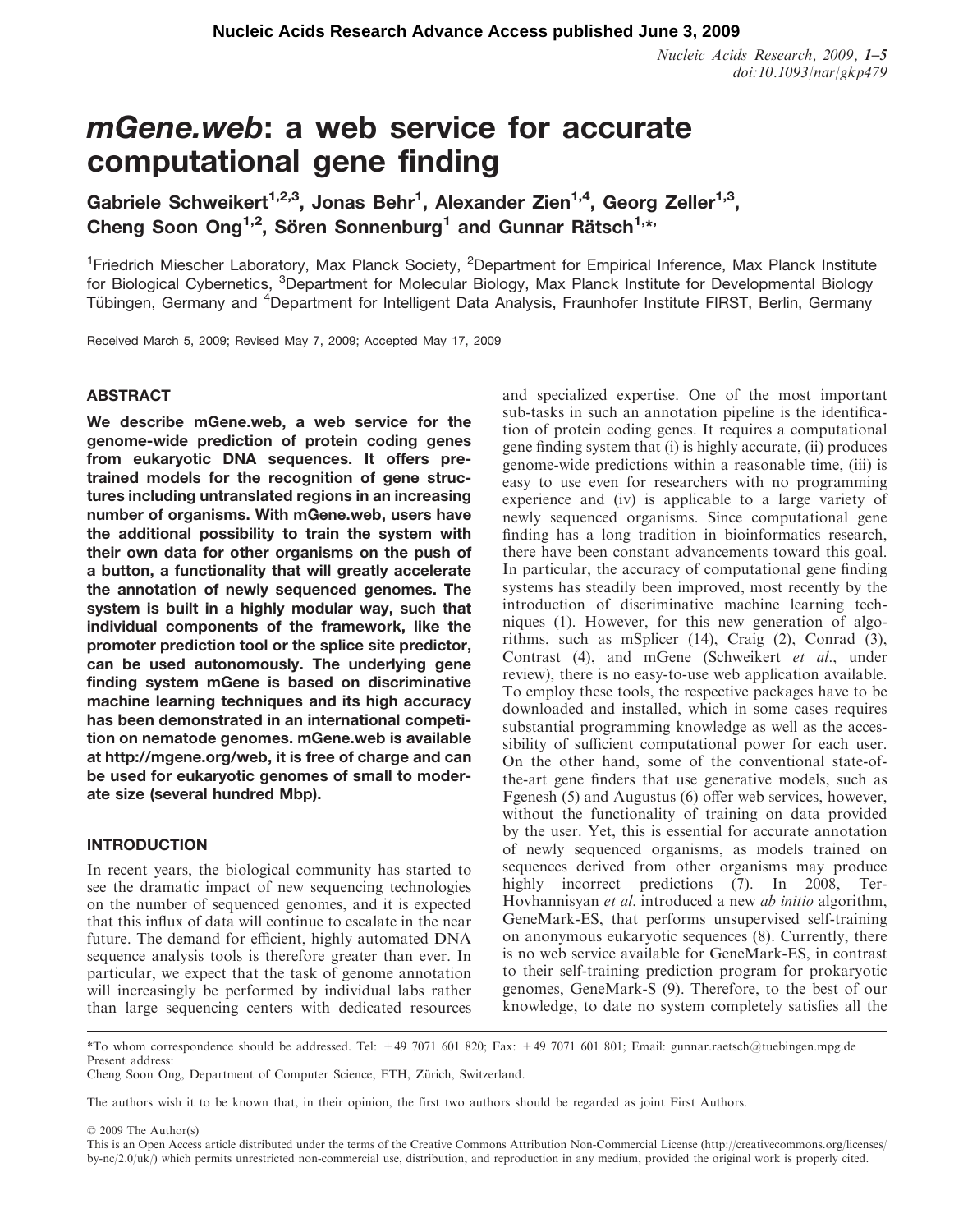| Method           | Nucleotide |      |         | Exon |      |                          | Transcript |      |                   | Gene |      |         |
|------------------|------------|------|---------|------|------|--------------------------|------------|------|-------------------|------|------|---------|
|                  | Sn         | Sp   | $Sn+Sp$ | Sn   | Sp   | $\frac{\text{Sn+Sp}}{2}$ | Sn         | Sp   | $\frac{Sn+Sp}{2}$ | Sn   | Sp   | $Sn+Sp$ |
| mGene.init       | 96.8       | 90.9 | 93.8    | 85.1 | 80.2 | 82.6                     | 49.6       | 42.3 | 45.9              | 60.7 | 42.3 | 51.5    |
| mGene.init (dev) | 96.9       | 91.6 | 94.2    | 84.2 | 78.6 | 81.4                     | 44.3       | 38.7 | 41.5              | 54.3 | 40.1 | 47.2    |
| Craig            | 95.5       | 90.9 | 93.2    | 80.3 | 78.2 | 79.2                     | 35.7       | 35.4 | 35.6              | 43.7 | 35.4 | 39.6    |
| Fgenesh          | 98.2       | 87.1 | 92.7    | 86.4 | 73.6 | 80.0                     | 47.1       | 34.1 | 40.6              | 57.7 | 34.1 | 45.9    |
| Augustus         | 97.0       | 89.0 | 93.0    | 86.1 | 72.6 | 79.3                     | 52.9       | 28.6 | 40.8              | 64.4 | 34.5 | 49.4    |

Table 1. Comparison of the top-performing gene finding systems in the *ab initio* setting of the nGASP challenge (10)

Shown are sensitivity (Sn), specificity (Sp) and their average (each in percent) on nucleotide, exon, transcript and gene levels (if several submissions were made for one method, we chose the version with the best gene level average of sensitivity and specificity). The predictions of mGene.init were prepared after the deadline but strictly adhering to the rules and conditions of the nGASP challenge. The result of the best-performing method according to each of the evaluation levels is set in bold face. The evaluation is based on the submitted sets of the participants and performed with our own routine. The numbers slightly deviate from the official nGASP evaluation on the transcript and gene level due to minor differences in the evaluation criteria. These differences, however, do not change the ranking.

above criteria. We help to close this gap by providing the web service mGene.web that produces highly accurate predictions, is easy to use and allows comfortable training on new data. The high performance of the underlying system mGene (G. Schweikert, under review) has been demonstrated in the international nGASP competition on nematode genomes [Table 1 and (10)]. When considering the average of sensitivity and specificity the evaluated developmental version of mGene exhibited the best prediction performance on nucleotide, exon and transcript level for the ab initio task, and was only slightly worse than Augustus on the gene level. While we have little knowledge on subsequent developments of other participants, we have continued to improve our system after the competition. The fully developed version shows the best performance on all four levels compared with the submitted predictions (Table 1). Additionally, we have verified mGene's high accuracy by biological validation experiments (G. Schweikert, under review).

Our web server mGene.web provides a convenient interface to mGene for use within the Galaxy framework (11), which also offers handy access to existing genome annotation databases as well as other computational tools. In contrast to most other systems, mGene.web easily allows users to train the prediction model for new genomes. Furthermore, due to the modular structure of mGene.web, the individual sub-tools can be employed independently to predict signals on the DNA, for example transcription starts or splice sites. These predictors are themselves carefully crafted and highly accurate (12,13). However, in combination with Galaxy workflows, the individual units can also easily be replaced by the user when other, possibly more advanced tools for a given sub-task become available. We expect that this particular feature may guide the systematic exploration of further improvements in the complex process of computational gene finding, thereby ultimately leading to more accurate gene predictions.

## METHODS: mGene

The precise method for computing accurate gene segmentations employed in mGene is described in detail in (G. Schweikert, under review). Here, we only give a short sketch of the underlying technique, which will help to understand how mGene.web works.

Gene finding can be viewed as a segmentation task, where a piece of genomic DNA has to be properly segmented into genic components, e.g. intergenic regions, UTRs, exons and introns. Such a segmentation is characterized by signals on the genomic DNA that demarcate individual segment boundaries, for instance, splice sites that delineate introns. Each segment type further exhibits a characteristic sequence content, e.g. nucleotide triplets characteristic of coding sequence.

We have taken a two-layered approach and subdivided the problem of gene finding into several sub-tasks that can be solved independently of each other. These tasks include the detection of sequence signals and segment contents. We provide six signal sensors for the detection of transcription start and stop sites, translation initiation and termination sites, as well as donor and acceptor splice sites (12–15). In addition to the signal sensors, we have devised content sensors, which use the sequence of complete segments as input to predict the segment type, i.e. intergenic, 5'-UTR, coding exon, intron or 3'-UTR. Each of these prediction problems is approached with a largescale implementation of support vector machines using string kernels (as implemented in the Shogun toolbox) that are specifically designed to accurately identify signals and content types [16, and references therein].

In the second layer, the individual signal and content predictions are reconciled according to a model for gene structures (Figure 1), thereby solving the segmentation task. For this we employ hidden semi-Markov support vector machines (HSM-SVMs) (17), an approach that is conceptually similar to generalized hidden Markov models (gHMMs) (18) in that they are both based on a statetransition model which explicitly parameterizes segment lengths. However, in contrast to generative gHMMs, HSM-SVMs are trained discriminatively. For prediction we use dynamic programming to determine the highest scoring segmentation according to the trained model parameters, thereby predicting accurate gene structures even for new sequences [see for details (15,17) and (G. Schweikert, under review)].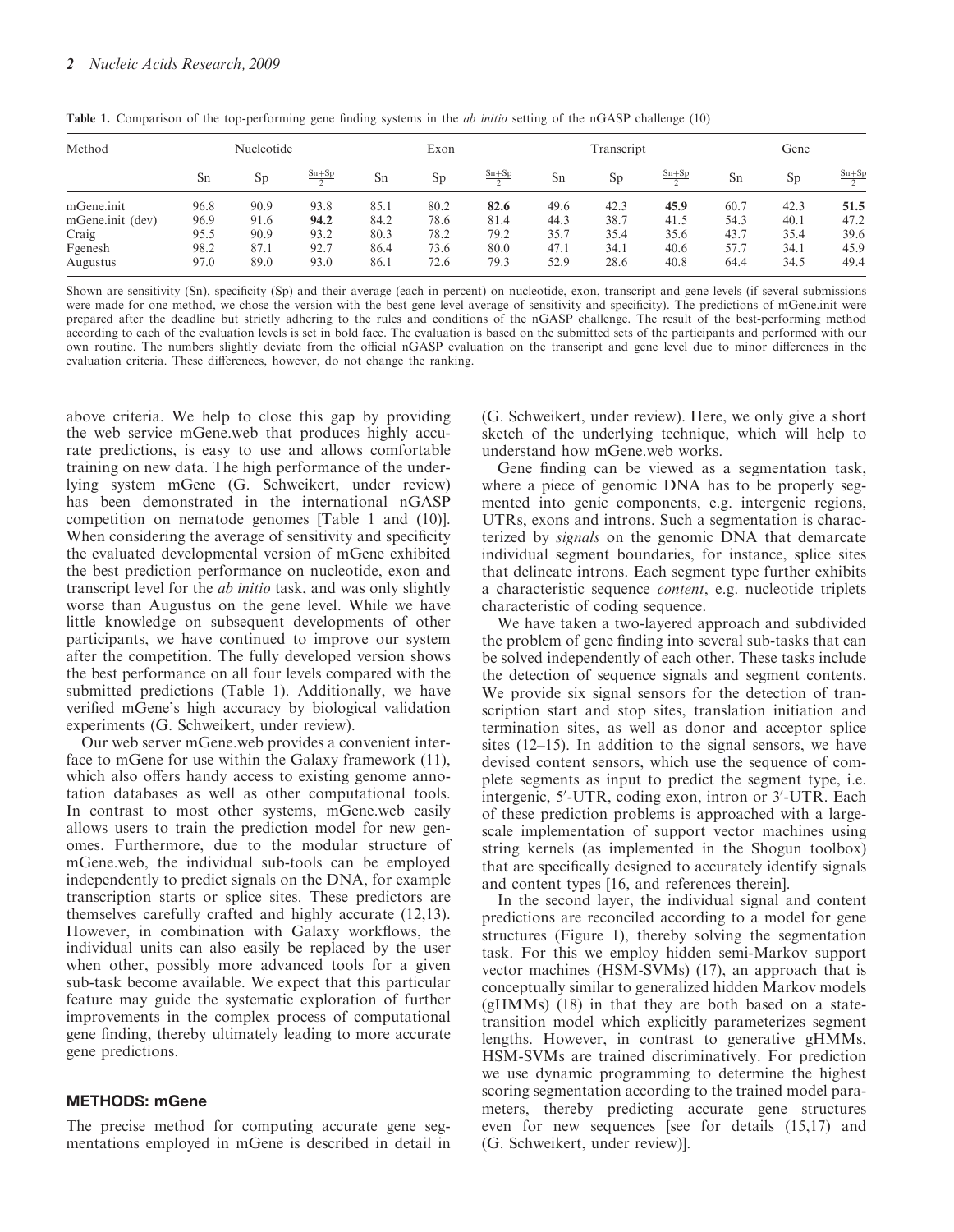



Figure 1. Simplified gene model underlying mGene: the vertices correspond to recognizable signals on the DNA, i.e. transcription start sites (TSSs), translation initiation sites (TISs), acceptor splice sites (Acc<sub>5</sub>, Acc<sub>cds</sub> and Acc<sub>3</sub>), donor splice sites (Don<sub>5</sub>, Don<sub>cds</sub> and Don<sub>3</sub>), translation termination sites (Stop) and cleavage sites (cleave). The edges correspond to segments associated with the content types for 5'-UTR, coding (CDS) exon, intron, 3'-UTR and intergenic sequences.

## WEB SERVER

Essentially, there are two possibilities to use mGene.web for gene predictions: the simplest way is to use the monolithic tools mGenePredict and mGeneTrain. However, for a more flexible use and a more detailed output, one can also use the individual modules together with workflows. In this case, the user has the advantage of accessing intermediate results of the gene prediction task; for example, the outputs of the signal and content sensors can be monitored. Additionally, the progress can be easily observed as the individual tasks are completed. If only sub-tasks should be performed, e.g. the prediction of splice sites, the individual tools can be applied independently. Each option will be described below, and more instructions are provided at http://mgene.org/web.

#### mGene.web monoliths

For organisms that are already in the list of pre-trained models, the simplest way to annotate a genome sequence with mGene.web is to use mGenePredict. This function only requires a FASTA file with the DNA sequence as input and it outputs the GFF3 file containing gene predictions. In case one wishes to annotate a genome for which no suitable pre-trained model exists, mGeneTrain can be used to train a new model. This tool takes a FASTA file with the DNA and a GFF3 file with a set of known genes as input and returns a trained mGene predictor (TmGP) object that can be used together with mGenePredict in order to predict genes on given DNA sequences. The predictor and the predictions can be easily shared with other users via Galaxy's 'share history' functionality. We also offer the tool mGeneEval to compare two GFF3 files, presumable one containing the ground truth (an annotation file) and another one containing the predictions. The resulting performance report includes sensitivity and specificity values on nucleotide, exon, transcript and gene level as well as for several signals (like transcription start and stop site) and enables a convenient quality control. For instructions and example runs go to mGene.web  $\rightarrow$  Examples and Instructions and http:// mgene.org/web/examples.

#### mGene.web workflows

Recently, Galaxy has started to support workflows that allow pre-defining the order in which tools are applied to data files (including original inputs or interim results) in order to achieve a certain goal. These workflows can be edited by, and shared among users. Workflows can help to simplify the relatively complex process of creating a gene finding system which involves many different steps. In order to run a workflow, one only needs to specify a few input arguments. As a result one obtains, for instance, the gene predictions as well as intermediate results allowing detailed inspection. Analogous to the simple black-box versions, we provide two workflows (The monolithic workflows described above are equivalent to the modular versions. They show less internal details and are slightly more efficient): mGenePredict and mGeneTrain. For more information go to mGene.web workflows  $\rightarrow$  *Examples* and Instructions or http://mgene.org/web/workflows. There, you will also find instructions on how to built new workflows, in which individual tools are replaced by other, potentially improved ones.

#### mGene.web modules

The web service currently provides 14 core modules. They can be grouped into four groups: data preparation; signal training and prediction; content training and prediction; and gene structure training and prediction. Each tool requires a set of inputs and provides at least one output. They are managed by the Galaxy system according to their data types. We use the following data types for data exchange between the modules: FASTA (genomic DNA), GFF3 (genome annotation and gene prediction), SPF (signal prediction format) and CPF (content prediction format). Files in these formats can either be provided by uploading or by running one of the tools. Additionally, we have some data formats representing internal data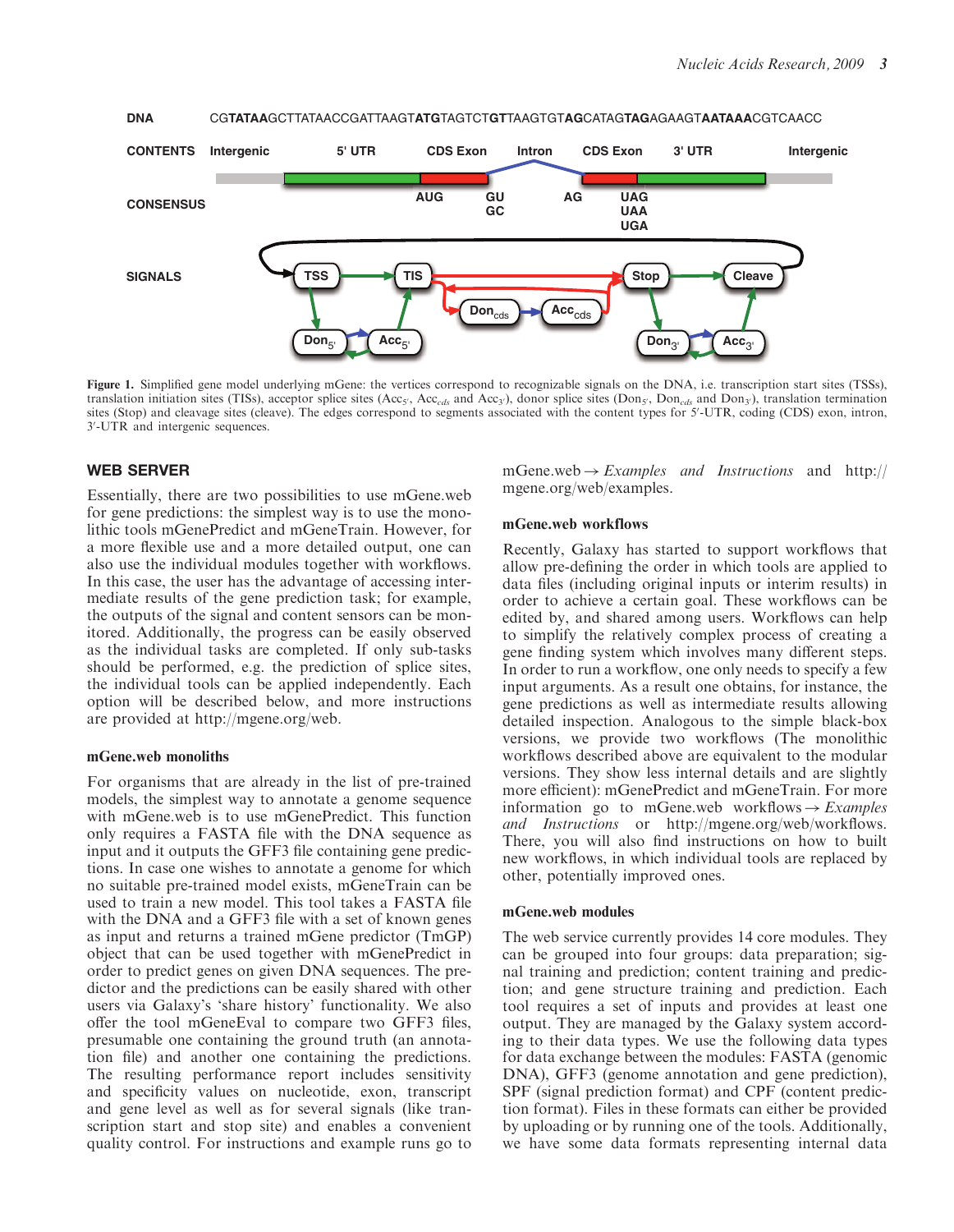structures, including the Genome Information Object (GIO) to describe a genome-wide sequence with all its contigs or chromosomes, the Annotation Gene Structure (AGS), as an efficient internal representation of genes, the Trained Signal Predictor (TSP), the Trained Content Predictor (TCP) and the Trained Gene Predictor (TGP) that include all learnt parameters necessary to predict a given signal, content or gene structure, respectively. Eventually, the trained mGene predictor (TmGP) contains all above-mentioned parameters and can be used to predict genes from scratch when given a DNA sequence. (Note that the TGP object contains the parameters learnt during training layer 2 only, while the TmGP contains all parameters necessary to predict genes.) In the following, the individual modules are explained in more detail (see also mGene.web modules  $\rightarrow$  Examples and Instructions and http://mgene.org/web/modules.

## Data preparation

GenomeTool needs a file in FASTA format containing genomic sequences as input that allows it to create a genome object, stored in a GIO, to be used by other mGene modules. Additionally, one may create a GIO from an internal database of more than 50 genomes.

GFF2Anno reads an annotation file in GFF3 or GTF format and uses it to generate an AGS. It provides predefined settings for commonly used GFF-encoding conventions, but also permits specific settings needed for less common encoding choices.

## Signal prediction

Anno2SignalLabel uses an AGS to collect labeled genomic positions for the selected genomic signal. Possible signals include transcription start and stop sites, translation initiation and termination sites, as well as donor and acceptor splice sites. It uses the regions covered by annotated features to generate negative examples at all consensus positions unless they were annotated as true sites. The output is a file in SPF providing chromosome/contig name, position, strand and the label of the example.

SignalTrain trains a signal predictor using SVMs with pre-selected kernels for each signal. Input is a GIO and an SPF file with labeled genomic positions. The output is a TSP that can be used with SignalPredict to perform predictions on genomic sequences.

SignalPredict uses a GIO and TSP to predict signals on the given DNA sequences. The output is given in SPF.

SignalEval takes a label file and a prediction file (both SPF files) as input and computes several accuracy measures for the predictions, including the areas under the Receiver Operator Curve (ROC) and the Precision Recall Curve (PRC). This tool is useful for prediction quality monitoring.

## Content prediction

Anno2ContentLabel collects labeled genomic segments for the selected content types, analogous to Anno2SignalLabel. Possible content types include 5'-UTR, exonic, intronic, 3'-UTR and intergenic. Any segment included that is not of the specified type is used as a negative example. The output is a file in CPF providing chromosome/contig name, start position, end position, strand and the label of the example.

ContentTrain is analogous to SignalTrain, with a GIO and an SPF file as inputs and a TCP object as output.

ContentPredict is analogous to SignalPredict, with a GIO and a TCP as input and an SPF file as output.

ContentEval, analogous to SignalEval, takes a CPF and SPF file as input and performs the performance evaluation.

## Gene prediction

GeneTrain trains the second layer of mGene.web. Based on the GIO, genome-wide predictions for all relevant signals and content types, and a set of annotated genes, GeneTrain learns to predict gene structures from genomic DNA. The output is an internal data structure containing. the TGP that can be used with GenePredict to predict genes.

GenePredict uses the TGP (either from the current history or from a list of pre-trained predictors) as well as genome-wide signal and content predictions to predict genes from the provided DNA sequences. The output is provided as a GFF3 file.

GeneEval takes two GFF3 files, one containing an annotation, the other the genome-wide gene predictions, and evaluates the prediction performance by comparing the two annotations. Note that the annotated genes should be distinct from the annotated genes used for training, otherwise the training error will be reported. Evaluation criteria include sensitivity and specificity on nucleotide, exon and gene levels [(10) and (G. Schweikert, under review) for further details].

ComposeMGenePredictor bundles all necessary trained signal, content and gene predictor objects into a TmGP that can be used with mGenePredict to predict genes.

# COMPUTING TIME AND RESOURCES

The web service is running on a cluster with 84 AMD Opteron CPUs (2.2 GHz) with 8 GB of RAM per four CPUs which is shared with other web services. Training and prediction is split into several parallel sub-tasks in order to reduce the waiting time for users. Depending on the load of the cluster, whole-genome prediction of all six signals for the Caenorhabditis elegans genome (100 Mbp) takes  $\sim$ 24 h (about  $\approx$ 500 kbp/min), the prediction of the five content types also takes about 2 h (about  $\approx$ 1 Mbp/min), and gene prediction using these signals takes  $\sim$  6h ( $\sim$ 300 kbp/min). The time for training the predictors strongly depends on the amount of available training data. While signal or content sensor training can typically be completed for a genome like that of C. elegans within a few hours, training the second layer of mGene.web may take 48 h (depending on the size of the training set).

For well-annotated genomes, extensive annotations exist. In these cases, we have to limit the amount of data used for training the system (due to the relatively high memory and computing time demand). In these cases,